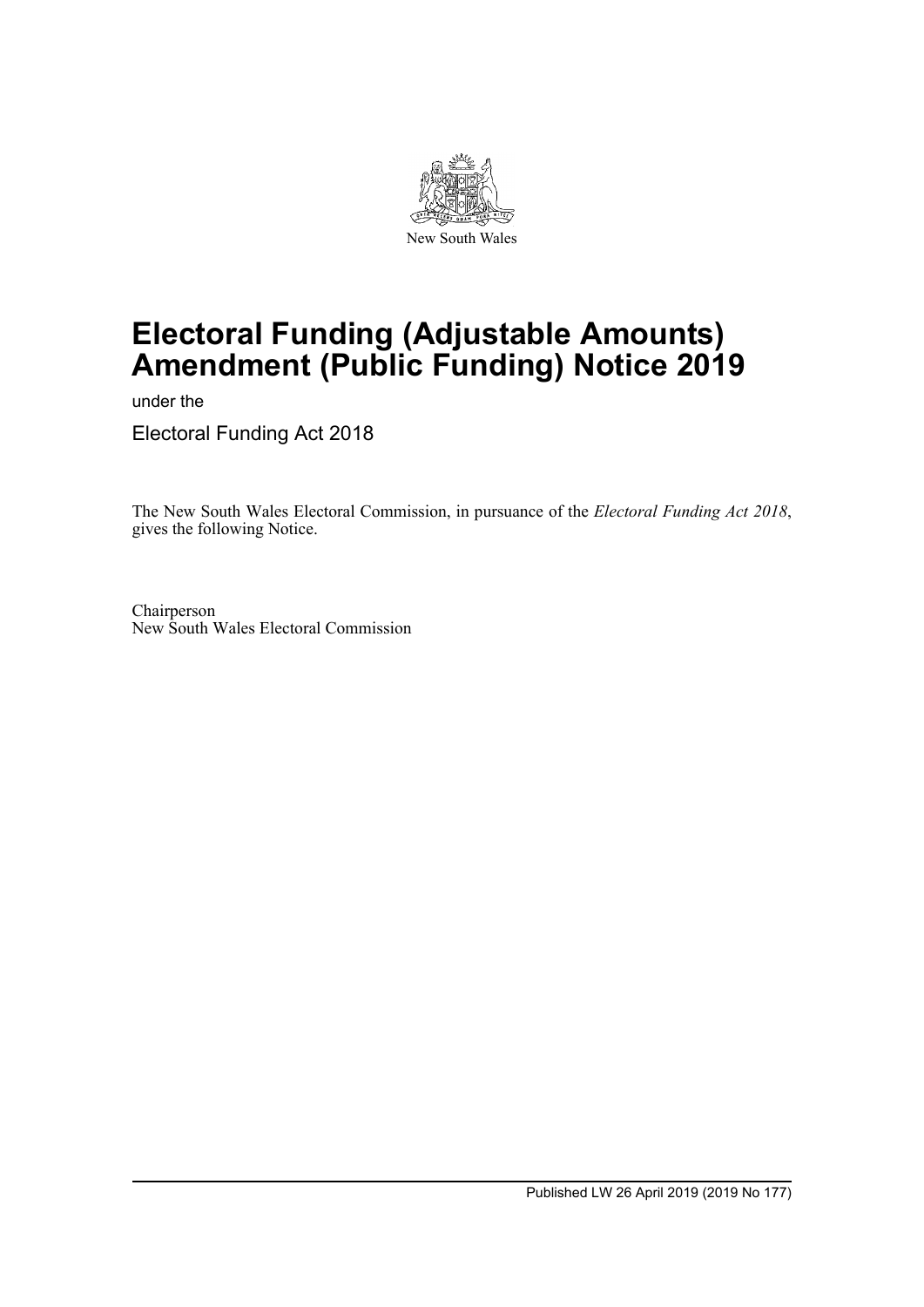## **Electoral Funding (Adjustable Amounts) Amendment (Public Funding) Notice 2019**

under the

Electoral Funding Act 2018

#### **1 Name of Notice**

This Notice is the *Electoral Funding (Adjustable Amounts) Amendment (Public Funding) Notice 2019*.

#### **2 Amendment of Electoral Funding (Adjustable Amounts) Notice 2018**

(1) **Schedule 3**

Insert after Schedule 2:

## **Schedule 3 Public funding for electoral expenditure of parties and candidates**

- **1 Adjustment of public funding amounts for 2019 State general election and subsequent election periods: Division 2 of Part 4 of the Act**
	- (1) **Adjustment of \$3 per first preference vote amounts**

| <b>General election concluding</b><br>election period | Adjustable amount |
|-------------------------------------------------------|-------------------|
| March 2019                                            | \$3.24            |
| March 2023                                            | \$3.50            |

#### (2) **Adjustment of \$4 per first preference vote amounts**

| <b>General election concluding</b><br>election period | <b>Adjustable amount</b> |
|-------------------------------------------------------|--------------------------|
| March 2019                                            | \$4.32                   |
| March 2023                                            | \$4.66                   |

(3) **Adjustment of \$4.50 per first preference vote amounts**

| General election concluding<br>election period | Adjustable amount |
|------------------------------------------------|-------------------|
| March 2019                                     | \$4.86            |
| March 2023                                     | \$5.25            |